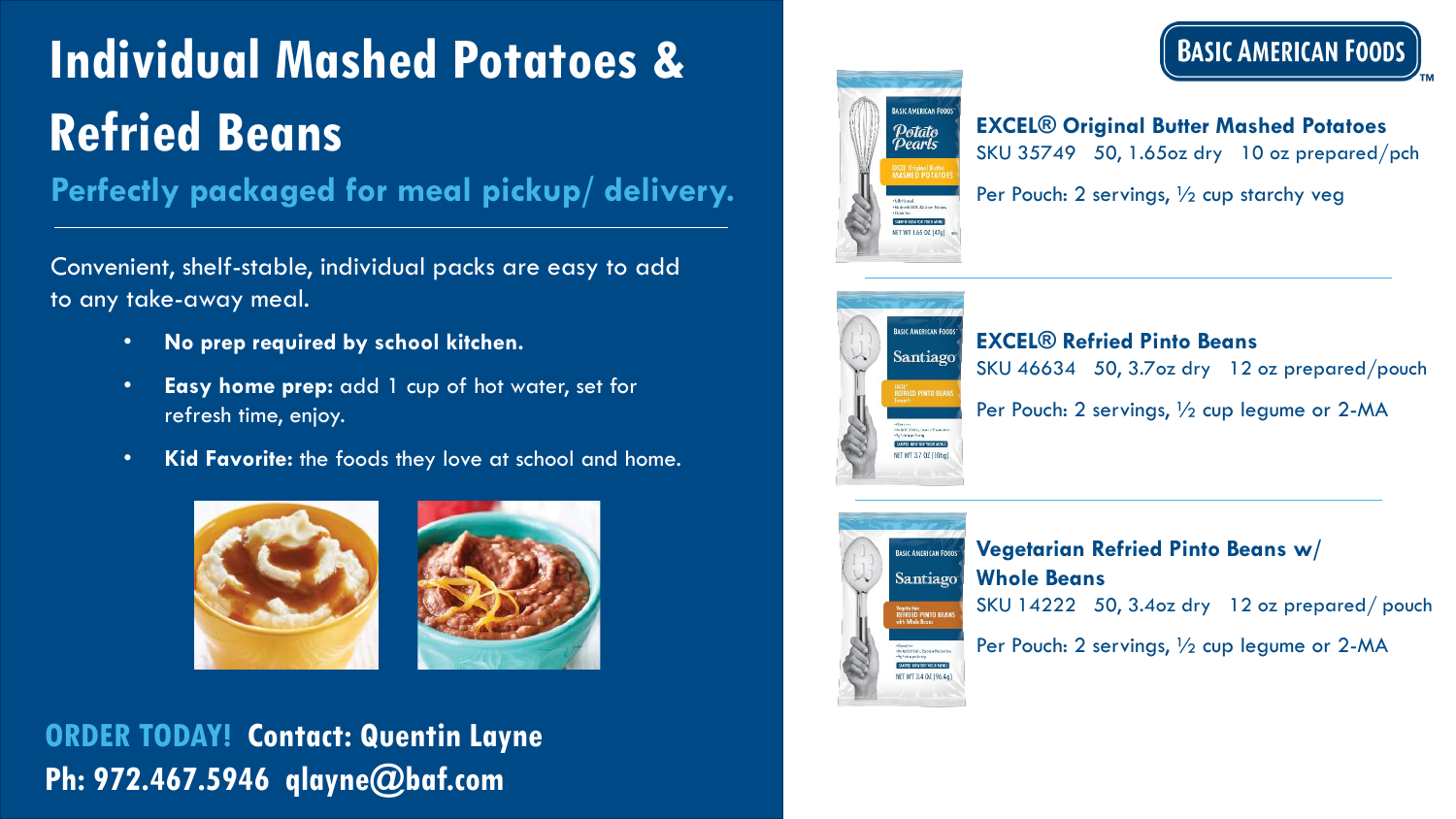# Potato Pearls® EXCEL® Original Butter Mashed SKU 35749 50/ 1.65oz



Per Pouch: 2 servings, ½ cup starchy veg

| About 2 Servings Per Container<br><b>SERVING SIZE</b> |                   | $1/4$ Cup $(24q)$ Dry<br><b>About 140g Prepared</b> |
|-------------------------------------------------------|-------------------|-----------------------------------------------------|
| <b>CALORIES</b>                                       |                   | 90                                                  |
|                                                       |                   | $\%$ DV*                                            |
| <b>Total Fat</b>                                      | 1g                | 1%                                                  |
| Saturated Fat                                         | 0 <sub>g</sub>    | 0%                                                  |
| <b>Trans</b> Fat                                      | 0 <sub>q</sub>    |                                                     |
| <b>Cholesterol</b>                                    | 0 <sub>mg</sub>   | 0%                                                  |
| Sodium                                                | 400 <sub>mg</sub> | 17%                                                 |
| <b>Total Carbohydrate</b>                             | 17g               | 6%                                                  |
| Dietary Fiber                                         | 1g                | 4%                                                  |
| <b>Total Sugars</b>                                   | 0 <sub>q</sub>    |                                                     |
| Incl. Added Sugars                                    | 0 <sub>q</sub>    | 0%                                                  |
| <b>Protein</b>                                        | 2 <sub>q</sub>    |                                                     |
| Vitamin D                                             | 0 <sub>mcg</sub>  | 0%                                                  |
| Calcium                                               | 10 <sub>mg</sub>  | 0%                                                  |
| Iron                                                  | 0.3 <sub>mg</sub> | 2%                                                  |
| Potassium                                             | 380 <sub>mg</sub> | 8%                                                  |

#### **CN INFORMATION**

| <b>Serving Size</b><br>Measure/<br>Weight | <b>Meal Pattern</b><br>Contribution<br><b>Equivalent</b> | <b>Equivalent</b><br>Servings/<br>Bag | <b>Equivalent</b><br>Servings/<br>Case |
|-------------------------------------------|----------------------------------------------------------|---------------------------------------|----------------------------------------|
| $2.08 \text{ oz}$                         | 1/4C Veg/Starchy                                         | 4.72                                  | 236.10                                 |
| $4.17 \text{ oz}$                         | 1/2C Veg/Starchy                                         | 2.36                                  | 118.03                                 |

Product Formulation Sheet Available

| <b>PACKAGING</b>  |                |                          |                             |
|-------------------|----------------|--------------------------|-----------------------------|
| <b>GTIN</b>       | 10011140581516 | <b>Case Gross Weight</b> | 6.36 LB                     |
| <b>Pack Size</b>  | $50/1.65$ oz   | <b>Case Net Weight</b>   | 5.18 LB                     |
| <b>Shelf Life</b> | 365 days       | Case L, W, H             | 15.31 IN, 12.81 IN, 9.63 IN |
| Tie x High        | $9 \times 5$   | <b>Cube</b>              | 1.09 CF                     |

### **BASIC AMERICAN FOODS**"

Packaging Disclaimer: In order to expedite availability, we have re-purposed sample pack graphics. While these are fully compliant for sale, they do include small statements on pack: Sample now for your menu (front), Sample not for retail sale (back).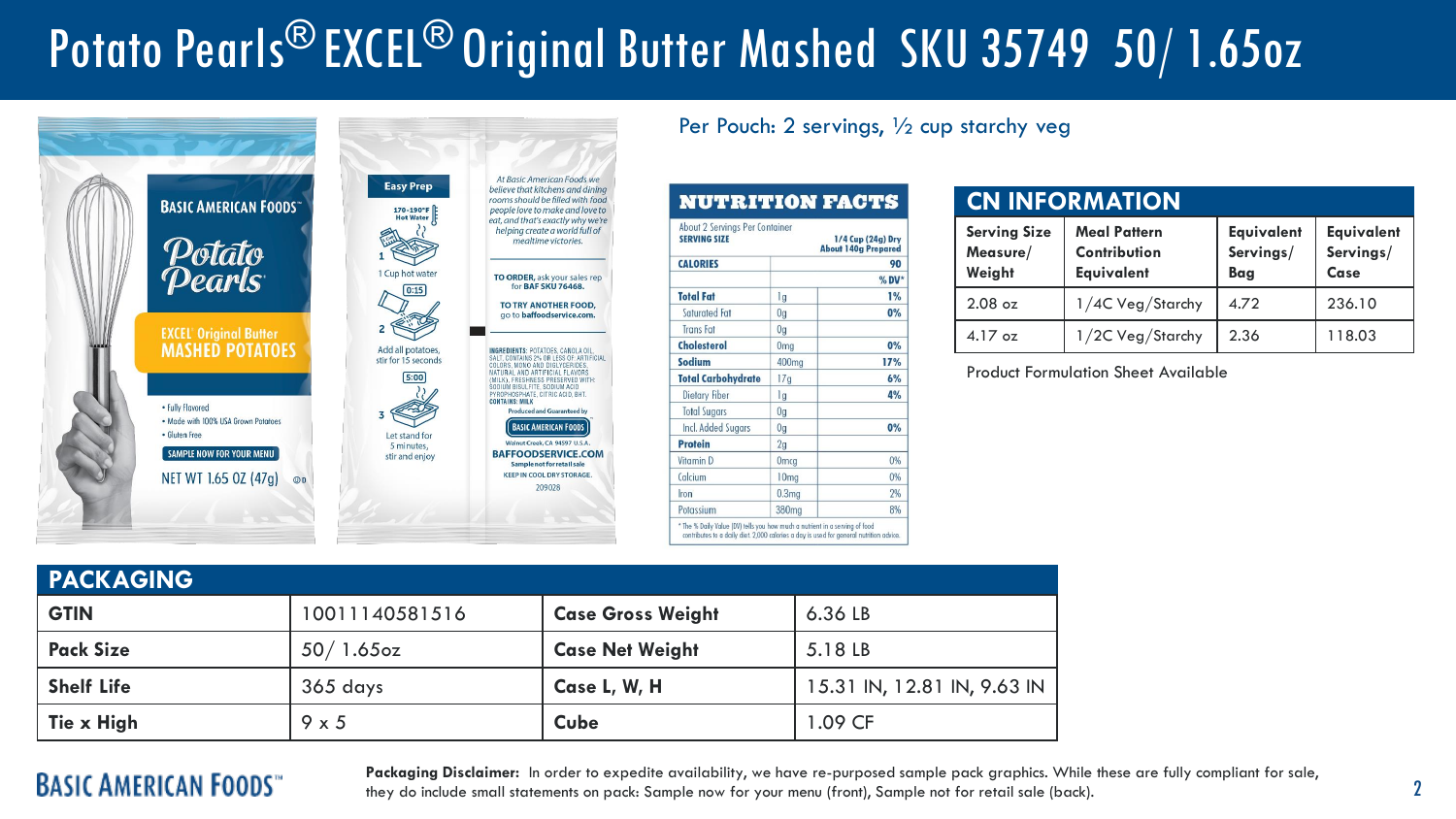# Santiago® EXCEL® Refried Beans SKU 46634 50/ 3.7oz



Per Pouch: 2 servings, ½ cup legume or 2-MA

| About 2.5 Servings Per Container<br><b>SERVING SIZE</b> |                   | $1/2$ Cup (41g) Dry<br><b>About 130a Prepared</b> |
|---------------------------------------------------------|-------------------|---------------------------------------------------|
| <b>CALORIES</b>                                         |                   | 170                                               |
|                                                         |                   | $\%$ DV*                                          |
| <b>Total Fat</b>                                        | 4.5 <sub>q</sub>  | 6%                                                |
| Saturated Fat                                           | 2 <sub>q</sub>    | 10%                                               |
| <b>Trans</b> Fat                                        | 0 <sub>q</sub>    |                                                   |
| Cholesterol                                             | 5 <sub>mg</sub>   | 2%                                                |
| <b>Sodium</b>                                           | 580 <sub>mg</sub> | 25%                                               |
| <b>Total Carbohydrate</b>                               | 23 <sub>g</sub>   | 8%                                                |
| Dietary Fiber                                           | 9g                | 32%                                               |
| <b>Total Sugars</b>                                     | 0 <sub>q</sub>    |                                                   |
| Incl. Added Sugars                                      | 0 <sub>q</sub>    | 0%                                                |
| <b>Protein</b>                                          | 9q                | 11%                                               |
| Vitamin D                                               | <b>Omcg</b>       | 0%                                                |
| Calcium                                                 | 40 <sub>mg</sub>  | 4%                                                |
| Iron                                                    | 2 <sub>mg</sub>   | 10%                                               |
| Potassium                                               | 420 <sub>mg</sub> | 8%                                                |

### **CN INFORMATION**

| <b>Serving Size</b><br>Measure/<br>Weight | <b>Meal Pattern</b><br>Contribution<br><b>Equivalent</b> | <b>Equivalent</b><br>Servings/<br><b>Bag</b> | <b>Equivalent</b><br>Servings/<br>Case |
|-------------------------------------------|----------------------------------------------------------|----------------------------------------------|----------------------------------------|
| $2.76$ oz                                 | 1 M/MA                                                   | 4.69                                         | 234.70                                 |
| $5.51$ oz                                 | 2 M/MA                                                   | 2.35                                         | 117.39                                 |
| $2.76$ oz.                                | 1/4C Veg/Bean/Pea                                        | 4.69                                         | 234.70                                 |
| $5.51$ oz.                                | 1/4C Veg/Bean/Pea                                        | 2.35                                         | 117.39                                 |

Product Formulation Sheet Available

| <b>PACKAGING</b>  |                |                          |                              |
|-------------------|----------------|--------------------------|------------------------------|
| <b>GTIN</b>       | 10011140466349 | <b>Case Gross Weight</b> | 13.69 LB                     |
| <b>Pack Size</b>  | $50/3.7$ oz    | <b>Case Net Weight</b>   | 11.69 LB                     |
| <b>Shelf Life</b> | 365 days       | Case L, W, H             | 12.75 IN, 12.13 IN, 16.75 IN |
| Tie x High        | $9 \times 3$   | <b>Cube</b>              | 1.50 CF                      |

### **BASIC AMERICAN FOODS**"

Packaging Disclaimer: In order to expedite availability, we have re-purposed sample pack graphics. While these are fully compliant for sale, they do include small statements on pack: Sample now for your menu (front), Sample not for retail sale (back).